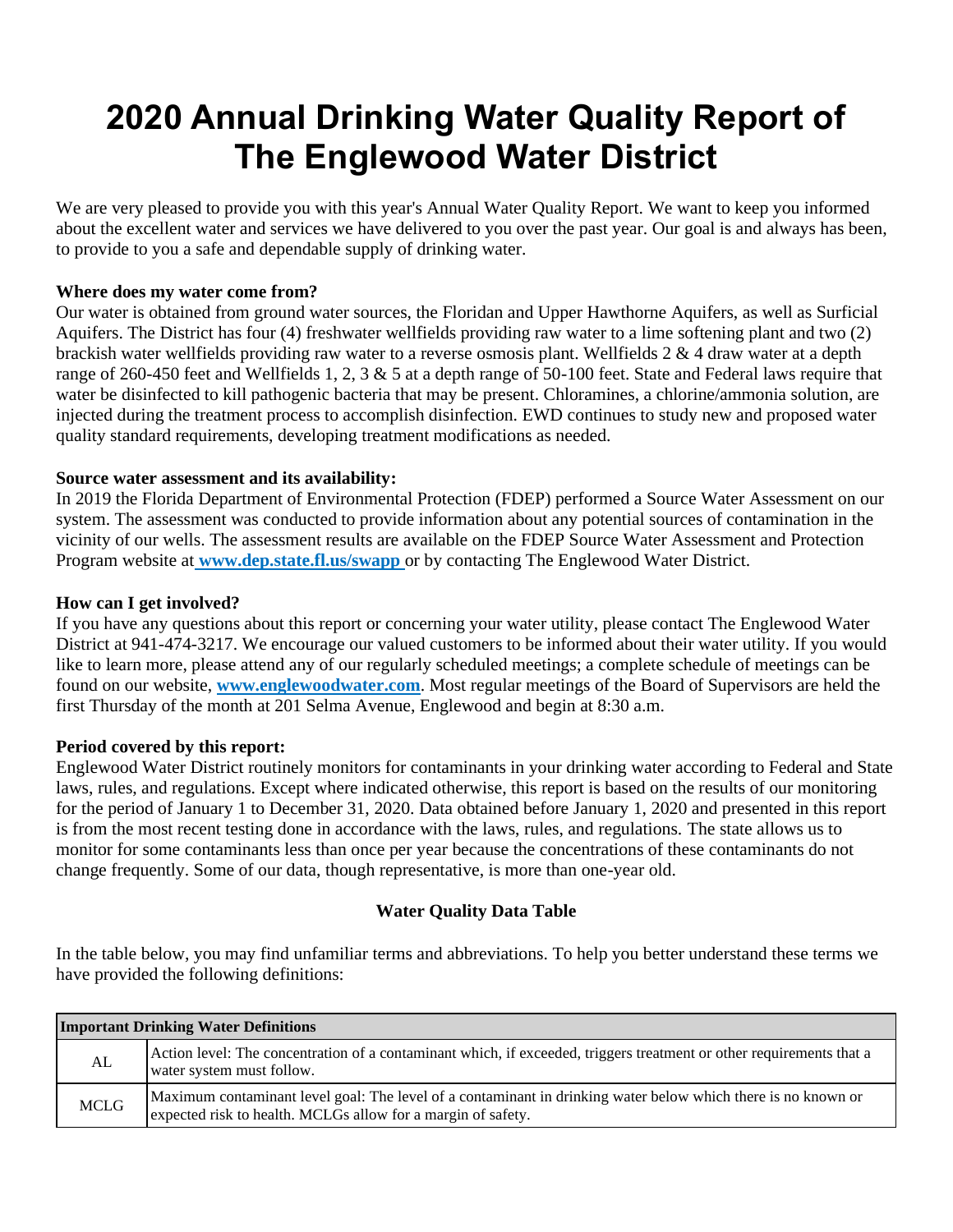|                             | <b>Important Drinking Water Definitions</b>                                                                                                                                                                                                            |
|-----------------------------|--------------------------------------------------------------------------------------------------------------------------------------------------------------------------------------------------------------------------------------------------------|
| <b>MCL</b>                  | Maximum contaminant level: The highest level of a contaminant that is allowed in drinking water. MCLs are set as<br>close to the MCLGs as feasible using the best available treatment technology.                                                      |
| <b>MRDLG</b>                | Maximum residual disinfection level goal: The level of a drinking water disinfectant below which there is no known or<br>expected risk to health. MRDLGs do not reflect the benefits of the use of disinfectants to control microbial<br>contaminants. |
| <b>MRDL</b>                 | Maximum residual disinfectant level: The highest level of a disinfectant allowed in drinking water. There is<br>convincing evidence that addition of a disinfectant is necessary for control of microbial contaminants.                                |
| <b>Unit Descriptions</b>    |                                                                                                                                                                                                                                                        |
| ppm                         | Parts per million, or milligrams per liter (mg/L): one part by weight of analyte to 1 million parts by weight of the water<br>sample.                                                                                                                  |
| ppb                         | Parts per billion, or micrograms per liter ( $\mu g/L$ ): one part by weight if analyte to 1 billion parts by weight of the water<br>sample.                                                                                                           |
| pCi/L                       | Picocuries per liter: measure of radioactivity in water.                                                                                                                                                                                               |
| <b>Data Qualifier Codes</b> |                                                                                                                                                                                                                                                        |
| L                           | The reported value is between the laboratory method detection limit and the laboratory practical quantitation limit.                                                                                                                                   |
| N/A                         | Not applicable.                                                                                                                                                                                                                                        |

# **Test Results**

# **Radioactive Contaminants**

| Contaminant<br>and Unit of<br><b>Measurement</b> | Dates of<br>sampling<br>(mo/vr) | <b>MCL</b><br><b>Violation</b><br>Y/N | <b>Level Detected</b> | Range of<br><b>Results</b> | <b>MCLG</b> | <b>MCL</b> | <b>Likely Source of</b><br><b>Contamination</b> |
|--------------------------------------------------|---------------------------------|---------------------------------------|-----------------------|----------------------------|-------------|------------|-------------------------------------------------|
| Radium 228<br>(pCi/L)                            | 04/20                           | N                                     | 0.752                 | N/A                        |             |            | Erosion of natural<br>deposits                  |

# **Inorganic Contaminants**

| Ō<br>Contaminant<br>and Unit of<br><b>Measurement</b> | Dates of<br>sampling<br>(mo/yr) | <b>MCL</b><br><b>Violation</b><br>Y/N | <b>Level Detected</b> | <b>Range of</b><br><b>Results</b> | <b>MCLG</b>    | <b>MCL</b> | <b>Likely Source of</b><br>Contamination                                                                                                                                            |
|-------------------------------------------------------|---------------------------------|---------------------------------------|-----------------------|-----------------------------------|----------------|------------|-------------------------------------------------------------------------------------------------------------------------------------------------------------------------------------|
| Arsenic (ppb)                                         | 06/17                           | N                                     | 0.6I                  | N/A                               | $\mathbf{0}$   | 10         | Erosion of natural<br>deposits; runoff from<br>orchards; runoff from<br>glass and electronics<br>production wastes                                                                  |
| Fluoride<br>(ppm)                                     | 06/17                           | N                                     | 0.086                 | N/A                               | $\overline{4}$ | 4.0        | Erosion of natural<br>deposits; discharge<br>from fertilizer and<br>aluminum factories.<br>Water additive which<br>promotes strong teeth<br>when at the optimum<br>level of 0.7 ppm |
| Nitrate (as<br>Nitrogen)<br>(ppm)                     | 04/20                           | N                                     | 0.035I                | N/A                               | 10             | 10         | Runoff from fertilizer<br>use; leaching from<br>septic tanks, sewage;<br>erosion of natural<br>deposits                                                                             |
| Nitrite (as<br>Nitrogen)<br>(ppm)                     | 04/20                           | N                                     | 0.034I                | N/A                               |                |            | Runoff from fertilizer<br>use; leaching from<br>septic tanks, sewage;<br>erosion of natural<br>deposits                                                                             |
| Sodium (ppm)                                          | 06/17                           | N                                     | 54.8                  | N/A                               | N/A            | 160        | Saltwater intrusion,<br>leaching from soil                                                                                                                                          |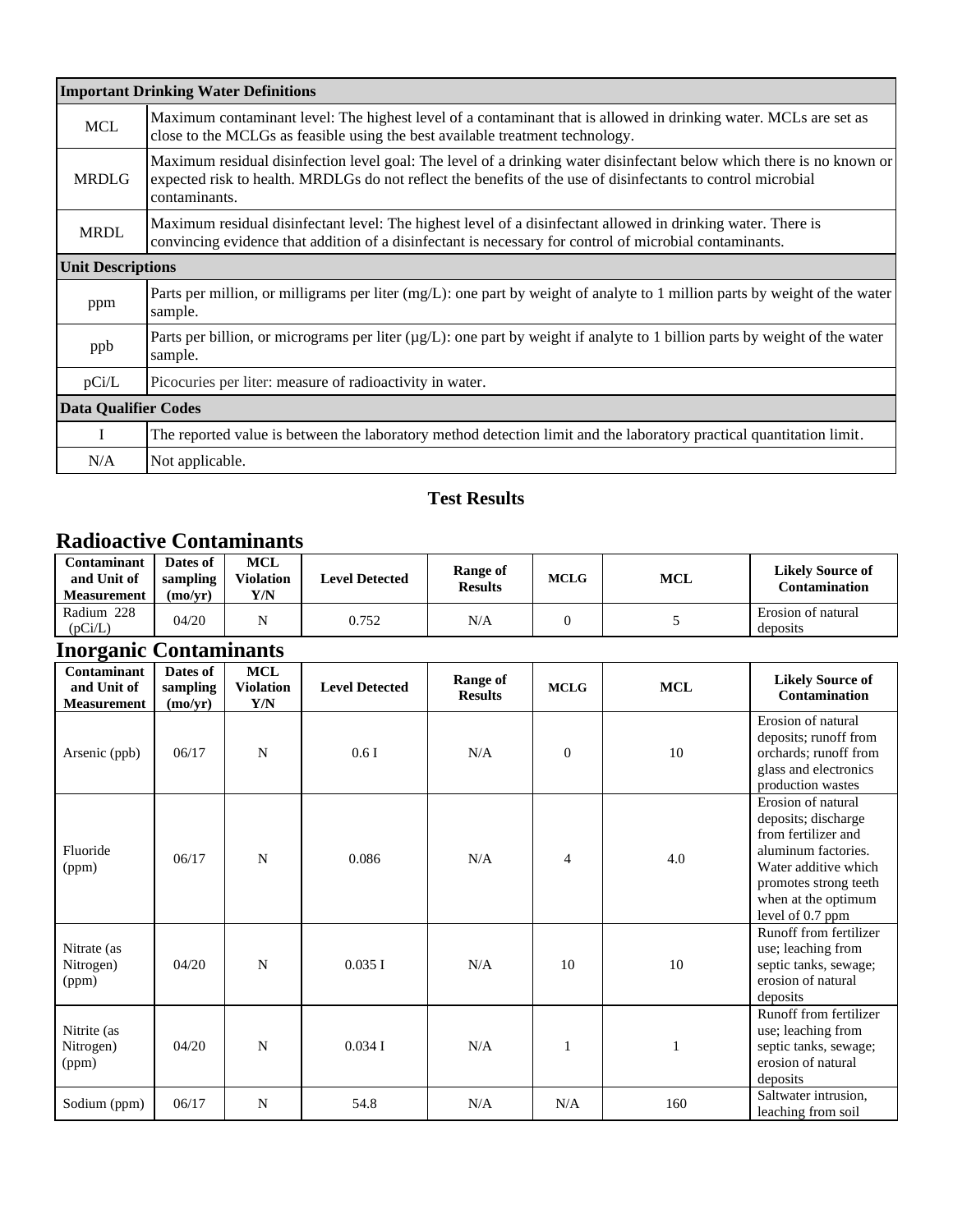# **Volatile Organic Contaminants**

| C <b>ontaminant</b><br>and Unit of<br><b>Measurement</b> | Dates of<br>sampling<br>(mo/vr) | <b>MCL</b><br><b>Violation</b><br>Y/N | <b>Level Detected</b> | Range of<br><b>MCLG</b><br><b>MCL</b><br>Results |  |           | <b>Likely Source of</b><br><b>Contamination</b> |
|----------------------------------------------------------|---------------------------------|---------------------------------------|-----------------------|--------------------------------------------------|--|-----------|-------------------------------------------------|
| Toluene (ppm)                                            | 04/20                           |                                       | 0.00099               | N/A                                              |  | $1{,}000$ | Discharge from<br>petroleum factories           |

# **Disinfectants and Disinfection By-Products**

There is convincing evidence that addition of a disinfectant is necessary for control of microbial contaminants

| Disinfectant or<br><b>Contaminant</b><br>and Unit of<br><b>Measurement</b> | Dates of<br>sampling<br>(mo/yr) | <b>MCL</b> or<br><b>MRDL</b><br><b>Violation</b><br>Y/N | <b>Level Detected</b> | Range of<br><b>Results</b> | <b>MCLG</b><br>or<br><b>MRDLG</b> | <b>MCL</b> or <b>MRDL</b> | <b>Likely Source of</b><br><b>Contamination</b> |
|----------------------------------------------------------------------------|---------------------------------|---------------------------------------------------------|-----------------------|----------------------------|-----------------------------------|---------------------------|-------------------------------------------------|
| Chloramine<br>$(asC12)$ (ppm)                                              | $01/20$ thru<br>12/20           | N                                                       | 2.3                   | $0.6 - 4.8$                | <b>MRDLG</b><br>$=4$              | $MRDL = 4.0$              | Water additive used to<br>control microbes      |
| Haloacetic Acids<br>$(HAA5)$ (ppb)                                         | $01/20$ thru<br>12/20           | N                                                       | 8.7                   | 2.48-15.58                 | N/A                               | 60                        | By-product of drinking<br>water disinfection    |
| Total<br>Trihalomethanes<br>$(TTHM)$ (ppb)                                 | $01/20$ thru<br>12/20           | N                                                       | 6.6                   | 3.51-10.74                 | N/A                               | 80                        | By-product of drinking<br>water disinfection    |

# **Lead and Copper (Tap Water)**

| Contaminant<br>and Unit of<br><b>Measurement</b> | . .<br>Dates of<br>sampling<br>(mo/yr) | <b>AL Exceeded</b><br>(Y/N) | <b>90th Percentile</b><br><b>Result</b> | No. of sampling<br>sites exceeding the<br>AL | <b>MCLG</b> | AL<br>(Action<br>Level) | <b>Likely Source of</b><br><b>Contamination</b>                                                                    |
|--------------------------------------------------|----------------------------------------|-----------------------------|-----------------------------------------|----------------------------------------------|-------------|-------------------------|--------------------------------------------------------------------------------------------------------------------|
| Copper (tap<br>water) (ppm)                      | $06 - 07/20$                           | N                           | 0.357                                   |                                              | 1.3         | 1.3                     | Corrosion of household<br>plumbing systems;<br>erosion of natural<br>deposits; leaching from<br>wood preservatives |
| Lead (tap<br>water) (ppb)                        | $06 - 07/20$                           |                             | 21                                      | 4                                            | $\Omega$    | 15                      | Corrosion of household<br>plumbing systems;<br>erosion of natural deposits                                         |

We constantly monitor for various contaminants in the water supply to meet all regulatory requirements. This includes monitoring for lead at customer's taps. In August 2020 lead levels at 4 out of 30 taps sampled exceeded the action level (AL) of 15 ppb. The  $90<sup>th</sup>$  percentile result and the number of sampling sites exceeding the AL is shown in test result table. Because the 90<sup>th</sup> percentile result exceeded the AL, the system exceeded the AL. The AL exceeded was not a violation but rather a trigger for additional steps the system must take. Our system complied with, or is in the process of complying with, all required follow-up to this exceedance. A public education notice was distributed to all customers between October 7, 2020 and November 4, 2020.

# **Additional information for lead:**

If present, elevated levels of lead can cause serious health problems, especially for pregnant women and young children. Lead in drinking water is primarily from materials and components associated with service lines and home plumbing. Englewood Water District is responsible for providing high quality drinking water but cannot control the variety of materials used in plumbing components. When your water has been sitting for several hours, you can minimize the potential for lead exposure by flushing your tap for 30 seconds to 2 minutes before using water for drinking or cooking. If you are concerned about lead in your water, you may wish to have your water tested. Information on lead in drinking water, testing methods, and steps you can take to minimize exposure is available from the Safe Drinking Water Hotline or at **<http://www.epa.gov/safewater/lead>**.

# **Do I need to take special precautions?**

Some people may be more vulnerable to contaminants in drinking water than the general population. Immunocompromised persons such as persons with cancer undergoing chemotherapy, persons who have undergone organ transplants, people with HIV/AIDS or other immune system disorders, some elderly, and infants can be particularly at risk from infections. These people should seek advice about drinking water from their health care providers. EPA/Centers for Disease Control (CDC) guidelines on appropriate means to lessen the risk of infection by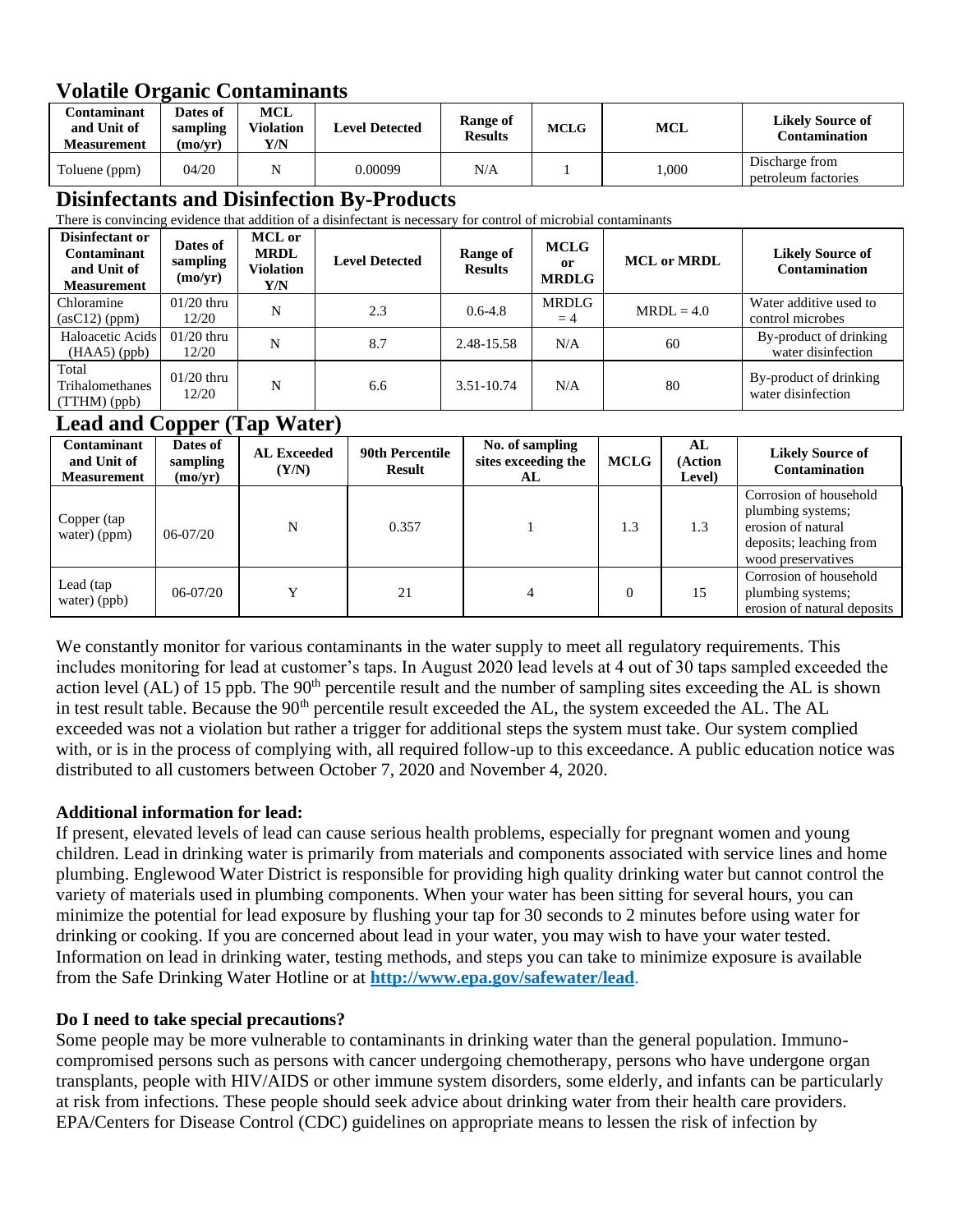Cryptosporidium and other microbial contaminants are available from the Safe Water Drinking Hotline (800-426- 4791).

The sources of drinking water (both tap water and bottled water) include rivers, lakes, streams, ponds, reservoirs, springs, and wells. As water travels over the surface of the land or through the ground, it dissolves naturally occurring minerals and, in some cases, radioactive material, and can pick up substances resulting from the presence of animals or from human activity.

Contaminants that may be present in source water include:

- (A) Microbial contaminants, such as viruses and bacteria, which may come from sewage treatment plants, septic systems, agricultural livestock operations, and wildlife.
- (B) Inorganic contaminants, such as salts and metals, which can be naturally occurring or result from urban stormwater runoff, industrial or domestic wastewater discharges, oil and gas production, mining, or farming.
- (C) Pesticides and herbicides, which may come from a variety of sources such as agriculture, urban stormwater runoff, and residential uses.
- (D) Organic chemical contaminants, including synthetic and volatile organic chemicals, which are by-products of industrial processes and petroleum production, and can also come from gas stations, urban stormwater runoff, and septic systems.
- (E) Radioactive contaminants, which can be naturally occurring or be the result of oil and gas production and mining activities.

To ensure that tap water is safe to drink, the EPA prescribes regulations, which limit the amount, of certain contaminants in water provided by public water systems. The Food and Drug Administration (FDA) regulations establish limits for contaminants in bottled water, which must provide the same protection for public health.

Drinking water, including bottled water, may reasonably be expected to contain at least small amounts of some contaminants. The presence of contaminants does not necessarily indicate that the water poses a health risk. More information about contaminants and potential health effects can be obtained by calling the Environmental Protection Agency's Safe Drinking Water Hotline at 1-800-426-4791.



**Board of Supervisors** Sydney B. Crampton, Chair Taylor Meals, Vice-Chair Robert C. Stern Jr. Phyllis Wright Steven Samuels

Administrator, Ray Burroughs